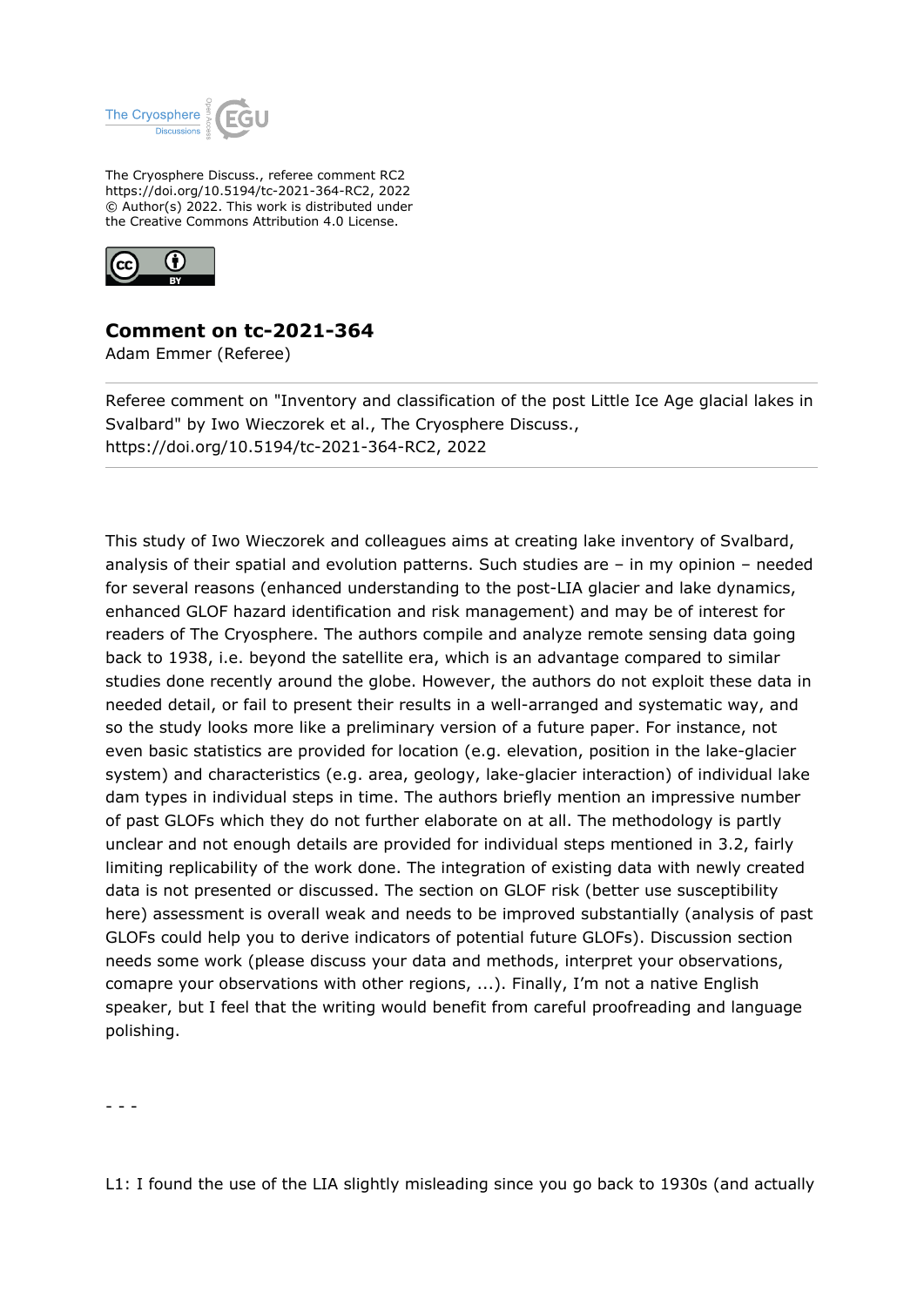there is not so much gained from the 1930s images)

L13: in Section 3.1, you present that some lake inventory is available from the NPI

L13: maybe 'formation' is more suitable than 'genesis'

L19-20: this is not really supported by your results

L24: attention to

L32: this definition is unusual; if a glacier is gone (not present anymore), a lake is no more defined as a glacial lake?

L36-37: see also https://doi.org/10.1016/j.geomorph.2020.107178

L39-43: this becomes weak considering existing lake inventories of NPI

L63: in general, more details are needed to make your methodology replicable; for instance – what is the minimum lake mapping size in different existing NPI inventories? How were they done? How are they methodologically compatible with your approach? Did you orthorectify the 1930s images? If yes, what digital elevation model was used? Did you manually delineate each lake in each analyzed period?

L68: please cite these data properly

L91-113: maybe a flowchart would work better than this description which is confusing in places

L92: what landscape conditions?

L94: it is not clear how lakes which are ice-distal or became ice-distal during the analyzed period are treated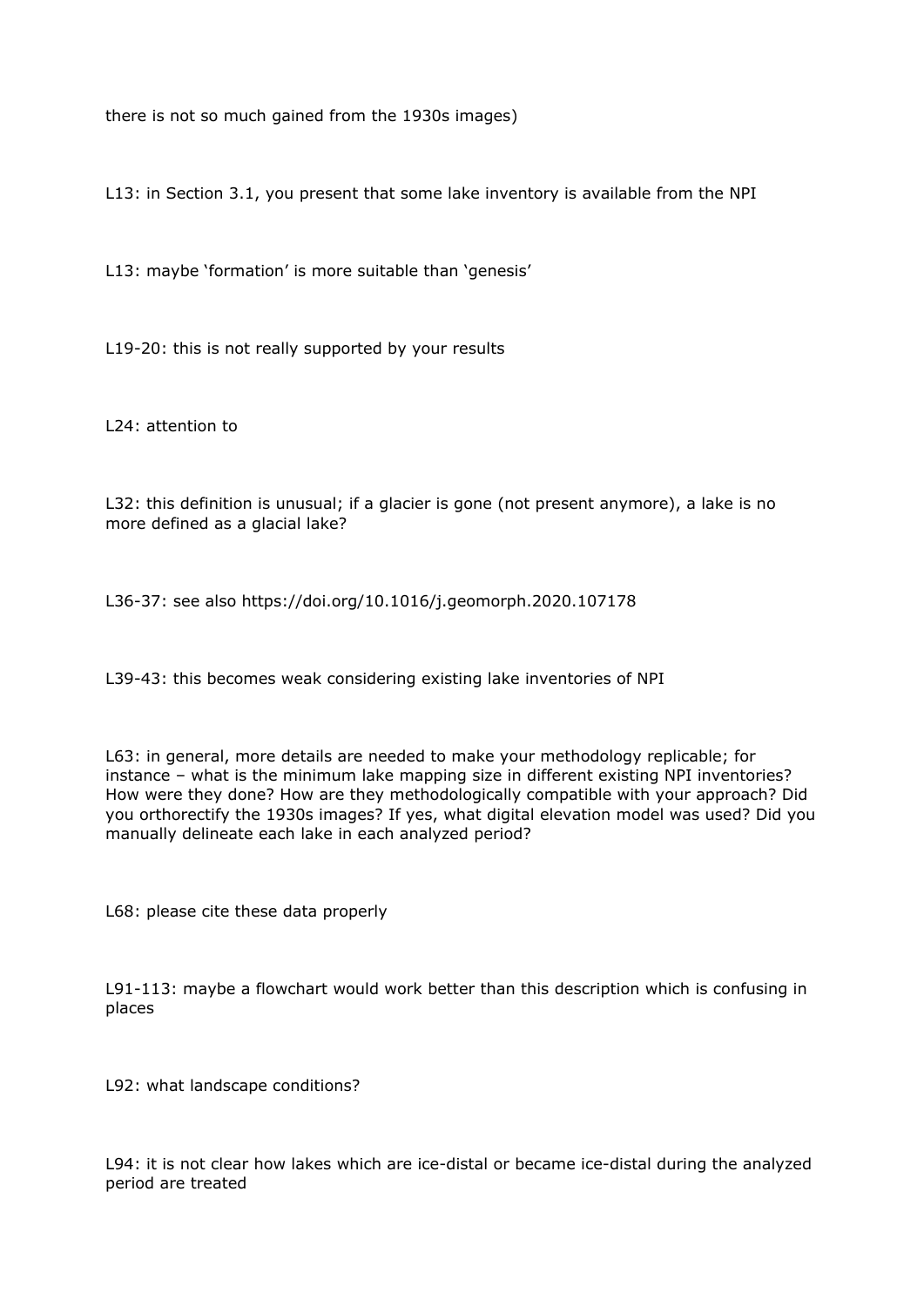L103: there are four decades between the end of the LIA and 1930s images; maybe you could change your wording

L131: please provide details about the DEM (acquisition date, resolution) and cite it properly

L136: dam material

L138-140: this is not clear to me

L141: this section is methodologically weak and should be substantially revised or left out

L153: please consider providing at least some descriptive statistics of characteristics of individual lake dam types

L176: this is confusing; please consider arranging your writing in this section chronologically

L181-182: this is not corresponding to what is shown in Fig. 7F

L197-198: how do you know these were GLOFs or fast drainages? For instance, you have no data in between 1938 and 1990s; is there any geomorphological evidence of past GLOFs? 183 GLOFs in one decade sounds exaggerating

L199-200: this is very interesting, but more analyses and data about these assumed GLOFs are needed

L205: how do you know that the dam has a low stability?

L205-206: what is the basis for this assumption?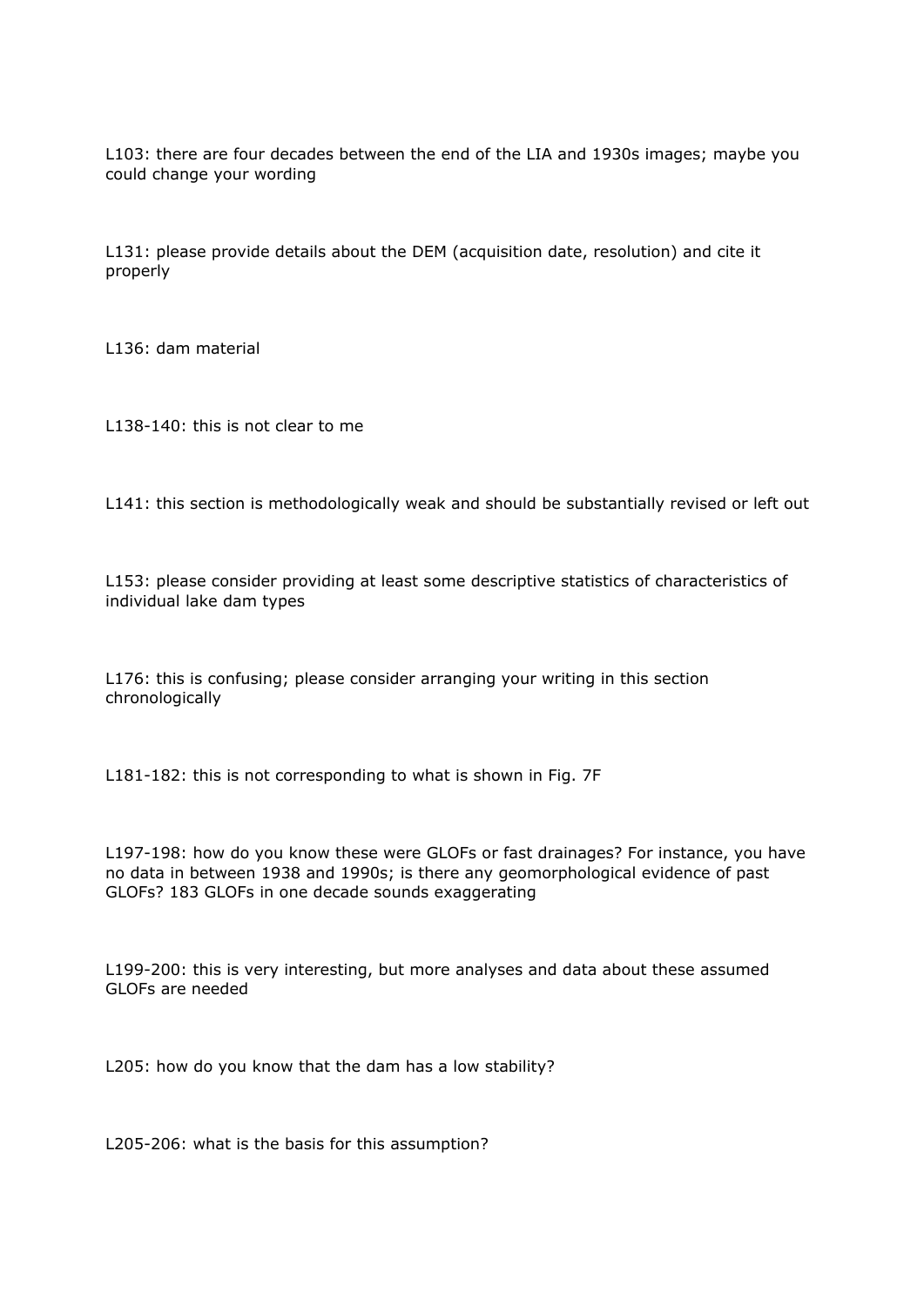L201-211: please support your statement by data / analysis or avoid

L218-225: referencing needed

L226: potential instability

L232: what seasonal variability? This is not analyzed in the study

L242: are located

L255 often have

L258: the majority of world's GLOFs actually originated from ice-dammed lakes (see https://doi.org/10.1016/j.gloplacha.2016.07.001)

L259: please support your hypothesis with data / references

L270-271: clearly, this is a difference between high mountain and high latitude regions

Figures: most of your figures show spatial distribution of lakes, however, the evolution in time and trends are not visible from those; please consider enhancing your figures in a way that also evolution trends and patterns could be easily distilled; to save some space, Figs 4-6 could be merged (one map)

Fig. 1: please consider displaying basic topography

Table 3: please consider presenting lake counts as well as total lake areas for all studied periods

Table 4: decrease of lake counts from 2008-12 to 2013-19 (!); this surprising disappearance of 300 lakes in one decade and subsequent appearance of 100 new lakes are not discussed by the authors